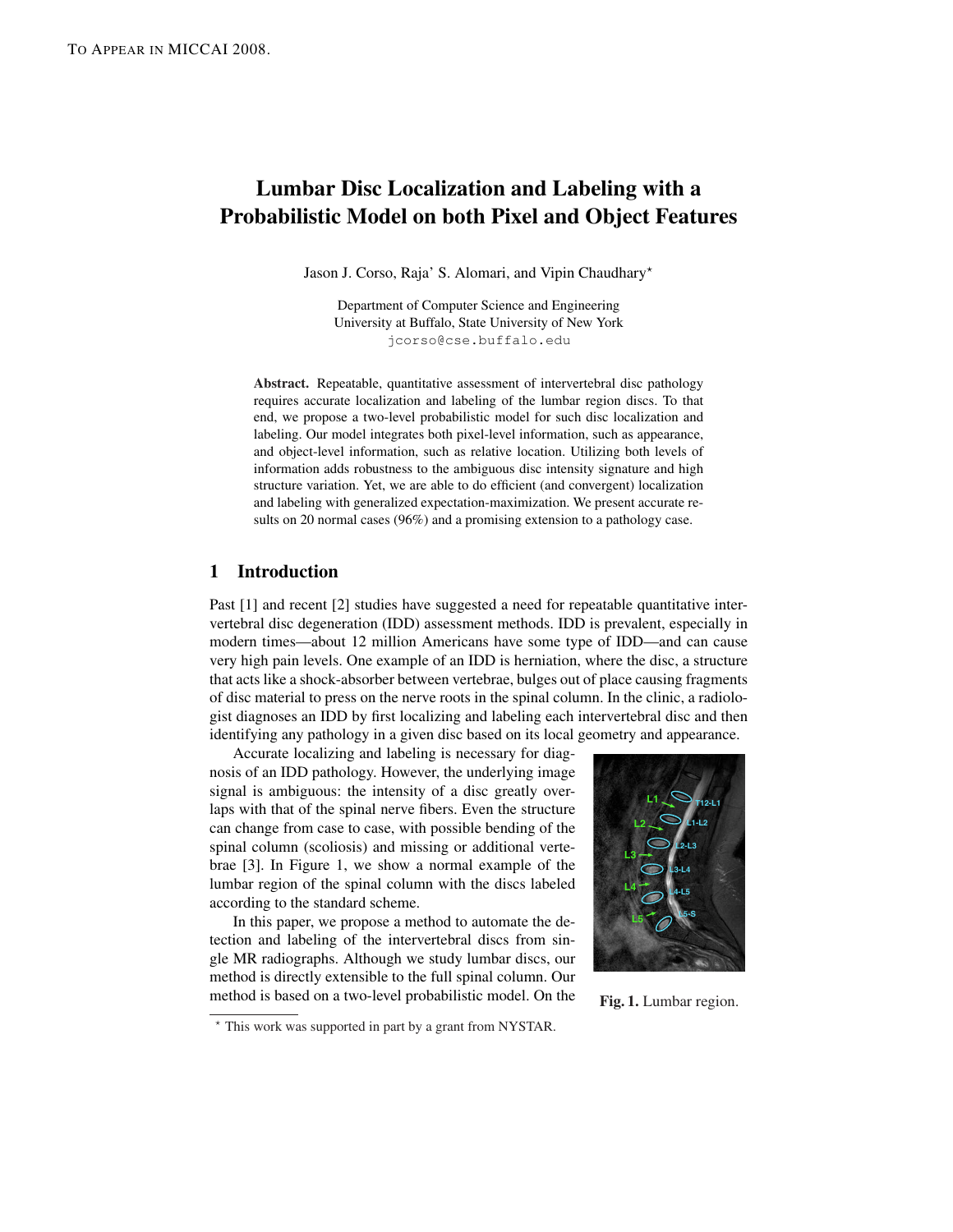first level, we model the local pixel-level properties of the discs, such as appearance. On the second level, we capture the object-level geometrical and contextual relationships between discs. The model parameters are estimated from previously labeled cases (supervised learning). The two-level model insulates the localization of the discs from the complex appearance variation in the underlying radiograph leading to a robust and efficient algorithm.

## 2 Related Work

Automatic localization and labeling of inter-vertebral discs has been a focus of the medical imaging community for over two decades, and it has largely evaded researchers due to the ambiguous disc appearance and high structural variation. Early methods, e.g., Chwialkowski et al. [4], are primarily model- or heuristic-based such as analyzing a horizontal cross-section of intensities to search for the posterior and anterior disc edge. These early models have been influential (e.g., [5]), but were generally tested on few cases and it is not known if they scale.

The recent work by Peng et al. [5] uses such a model-based approach to localize the disc position based on template convolution and an intensity profile. Output from this process is used to help automatically pick the sagittal slice from the *volume* to work with; the slice with minimum variance for peaks of the intensity profile are used. Pekar et al. [6] also develop an approach for labeling the vertebral column as part of scan geometry planning (a step beyond selecting a particular slice from an existing scan). They search for possible disc locations and then do 3D connected components to find disc centers. Masaki et al. [7] also propose a method for automated geometry planning based on intensity and a Hough transform. Five radiologists agree in 9 out of 10 cases that the automatic image plane is as good as or better than manual.

Weiss et al. [8] propose a semi-automatic technique for labeling discs. The user manually marks one disc and then the algorithm proceeds by an iterative intensityanalysis based method. The upper and lower halves of the spine are independently processed using threshold values, filters and noise suppression operators. The technique is highly dependent on imaging quality and data dependent thresholding values. Zheng et al. [9] do segmentation of lumbar vertebrae using digital videofluoroscopic images, which are more noisy than the standard MR radiographs but have a time component. They propose a method based on shape descriptors and a Hough transform (relatively high dimension); the method is validated on synthetic data and a single *in vivo* sequence.

Our proposed method is most similar to the recent work by Schmidt et al. [10]. These two works take a step away from the heuristic driven approaches and construct probabilistic models. [10] define a probabilistic graphical model based on the vertebrae. It incorporates appearance and shape information and uses the  $A^*$  algorithm, which does a best-first greedy coordinate search for the solution. Their method assumes a full 3D volume, which is not a current clinical standard. In contrast, our method uses a single T2 radiograph (current clinics use multi-spectral radiographs). Their method uses comparatively opaque discriminative models, while we develop a generative probabilistic model that also incorporates appearance and object information but in a more direct, transparent manner. We structure our model in two levels to increase robustness to variation and make it plausible to do full inference using expectation-maximization.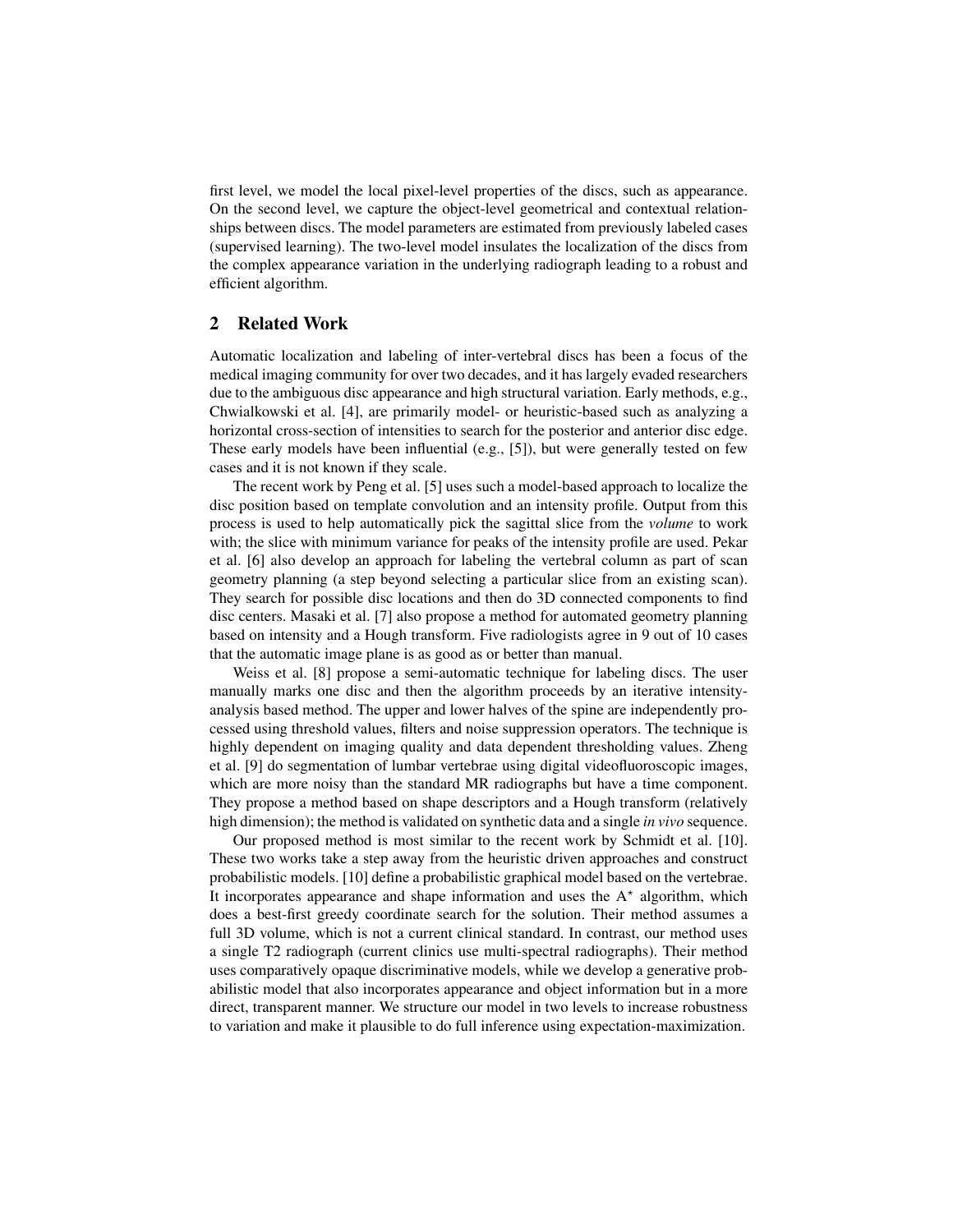### 3 Approach

#### 3.1 Conventional Labeling Approach

Our goal is to localize each disc connected to the lumbar vertebrae. One standard probabilistic approach is to formulate a labeling problem with one label per disc and do inference by assigning the most probable label at each pixel. The brain structure labeling work of Fischl et al. [11] is an example of this standard problem formulation. Concretely, let  $\Lambda = \{s = (x, y) : 0 \le x < n, 0 \le y < m\}$  be the image lattice and consider the image as a map from the lattice to intensities<sup>1</sup>,  $I: A \mapsto \mathbb{R}$ . Define the set of disc labels  $A = \{1, \ldots, 6\}$  (there are six discs connected to lumbar vertebrae), and a set T of label variables  $t_i$  with one for each pixel  $i \in A$ . Then, given an image I, one seeks the maximum a posteriori estimate of the labels:

$$
\mathcal{T}^* = \arg\max_{\mathcal{T}} P(\mathcal{T}|\mathbf{I}) \tag{1}
$$

However, this inference problem is non-trivial; one typically must make an assumption of independence or rely on (opaque) discriminative models such as the randomized tree classifier as done by Schmidt et al. [10]. Both assumptions may break down due to the high degree of intensity similarity to neighboring anatomy and across discs, the large spatial variability of the discs, and pathological discs (e.g., herniation). Furthermore, it is difficult to incorporate high- or object-level information (such as the relative disc ordering) into this formulation since all of the variables are represented at the pixel level. This difficulty not only affects the robustness of modeling, but also makes it necessary to add post-processing constraints to enforce additional problem specific constraints, such as each disc being a closed elliptical region.

#### 3.2 Two-Level Probabilistic Model

We instead propose a two-level probabilistic model that only requires conditional independence, is generative (more transparent), and adequately insulates the localization variables from the pixel intensities while at the same time modeling the exact disc geometry rather than solely pixel-level labels. Let  $\mathcal{D} = \{d_1, d_2, \dots, d_6\}$  be the set of disc variables with each  $d_i = (x_i, y_i)^{\mathsf{T}}$  representing the disc center (they could also include disc angle, boundary, etc.). Inferring these from an image is our ultimate goal, but we avoid doing it directly due to the difficulties mentioned above. Rather, we introduce a set of auxiliary variables, called disc-label variables and denoted  $\mathcal{L} = \{l_i, \forall i \in \Lambda\}.$ The disc-labels make it plausible to separate the disc variables from the image intensities; i.e., the disc-label variables will capture the local pixel-level intensity models while the disc variables will capture the high-level geometric and contextual models of the full set of discs. Each disc-label variable can take a value of  $\{-1, +1\}$  for non-disc or disc, respectively. Note the simpler situation than above where we had a particular label for each disc. Figure 2 presents and compares the two modeling situations.

 $1$  These are MR images, but we consider the pixel values as simple intensities without incorporating any special MR related model.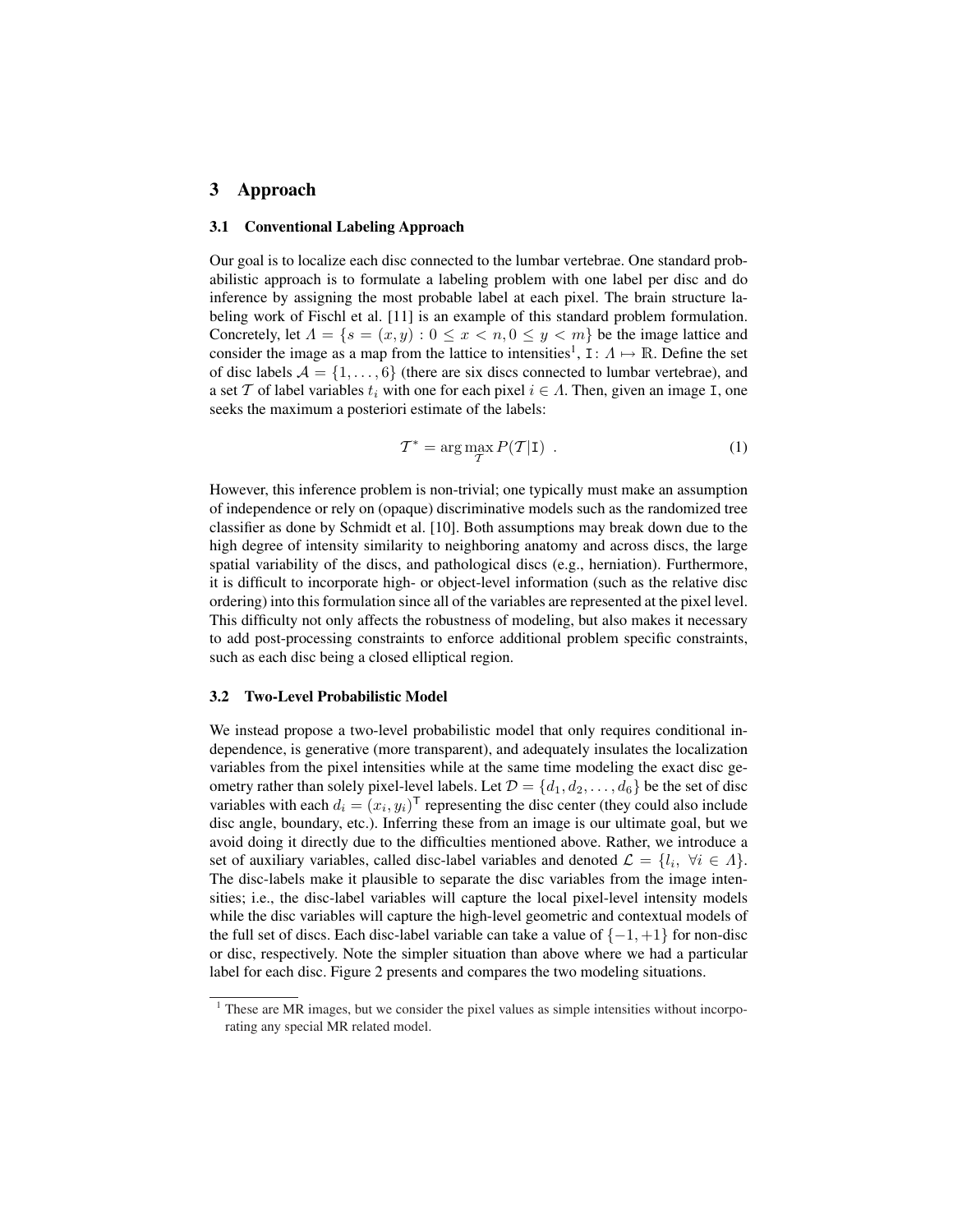

Fig. 2. Graphical models depicting the conventional probabilistic model and our proposed twolevel probabilistic model. Our model (right) separates the low- or pixel-level information from the high- or object-level information adding disc localization robustness to the common intensity and structure variation. In the figure, filled squares are observed data (the image) and hollow circles are latent variables. The image and first level (T and  $\mathcal L$ ) sit on the 2D or 3D image lattice  $\Lambda$ , but the high level is a single 1D chain with one node per disc.

We marginalize over the possible disc-labelings since these are auxiliary variables giving the following optimization function:

$$
\mathcal{D}^* = \arg \max_{\mathcal{D}} \sum_{\mathcal{L}} P(\mathcal{L}, \mathcal{D} | \mathbf{I}) = \arg \max_{\mathcal{D}} \sum_{\mathcal{L}} P(\mathcal{L} | \mathcal{D}, \mathbf{I}) P(\mathcal{D}), \tag{2}
$$

where the second equality follows from the multi-level nature of the model (the disc variables are assumed independent of the intensities). Note the summation is over a very large set of possible assignments  $(2^{|A|})$ . We model it as a Gibbs distribution:

$$
P(\mathcal{L}|\mathcal{D}, \mathbf{I}) = \frac{1}{Z[\mathcal{L}]} \exp\left[-\beta_1 \sum_{s \in \Lambda} U_{\mathbf{I}}(l_s, I(s)) \right] \leftarrow \text{intensity (3)}- \beta_2 \sum_{s \in \Lambda} U_{\mathbf{D}}(l_s, \mathcal{D}) \leftarrow \text{spatial}
$$

$$
P(\mathcal{D}) = \frac{1}{Z[\mathcal{D}]} \exp\left[-\beta_3 \sum_{d_i \in \mathcal{D}} U_L(d_i) \right. \leftarrow \text{location} \\
-\beta_4 \sum_{(i \sim j)} V_D(d_i, d_j)\right] \leftarrow \text{disc-context}
$$

where  $\beta_k \geq 0, k = \{1, \ldots, 4\}$  are tunable parameters and  $Z[\cdot]$  are the partition functions. The (· ∼ ·) notation denotes the set of neighboring elements on the disc chain. Each term will be explicitly defined in the following sections.

The first level,  $P(\mathcal{L}|\mathcal{D}, I)$ , captures the probability of a particular labeling given both the underlying image and the overlying disc variables. Each potential function models a different aspect of the local pixel-level information (the aspect is mentioned on the right of each equation-line). The second level  $P(\mathcal{D})$  models the high-level information about the disc locations and context.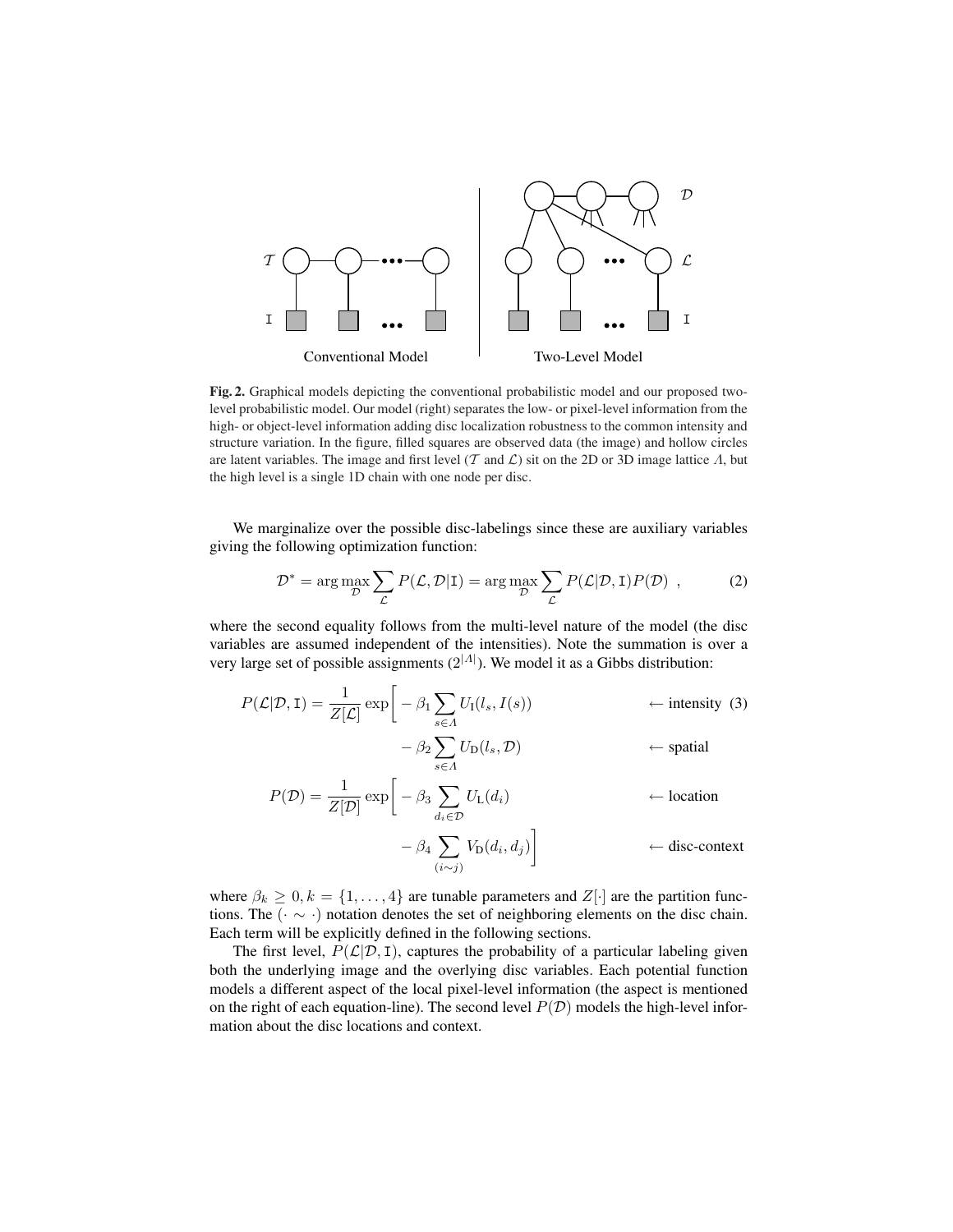#### 3.3 Low Level Terms

**Intensity.** The potential,  $U_1(l_s, I(s))$ , models the pixel appearance  $I(s)$  based on its current label  $l_s$ . We use a Gaussian for the disc pixels, motivated by empirical study of the distribution of disc pixels (figure 3), and take the negativelog of it for the potential. The parameters of the Gaussian,  $\mu_I$  and  $\sigma_I^2$ , are learned from labeled training data (specific details in experiments section §4). We drop the normalizing term since it does not depend on the specific intensity value:



Fig. 3. Disc intensity empirical distribution.

$$
U_{\rm I}(l_s, \mathbf{I}(s)) = \begin{cases} \frac{(I(s) - \mu_I)^2}{2\sigma_I^2} & \text{if } l_s = +1\\ -\log\left(1 - \exp\left[-\frac{(I(s) - \mu_I)^2}{2\sigma_I^2}\right]\right) & \text{if } l_s = -1 \end{cases}
$$
(4)

Since there are a (small) finite number of intensities, the second case (with the log) can be precomputed and cached without incurring great computational burden.

**Spatial.** The potential  $U_D(l_s, \mathcal{D})$  models the spatial relationship between a disc-label and the set of discs. Intuitively, a disc-label is more likely to take value  $+1$  the closer it is to the location specified by one of the discs. We compute the covariance matrix  $\Sigma_i$ (i.e., shape) of each disc  $d_i$  during training (roughly, the discs are elliptically shaped) and then base the spatial potential on the squared Mahalanobis distance:

$$
U_{\mathcal{D}}(l_s, \mathcal{D}) = l_s \cdot \min_{d_i \in \mathcal{D}} \left[ (s - d_i)^{\mathsf{T}} \Sigma_i^{-1} (s - d_i) \right] . \tag{5}
$$

The potential assigns energy proportional to the distance of the closest disc, and the label variable acts as a switch: when  $l_s = -1$ , being far from the closest disc is lower energy than being closer to it and vice versa.

#### 3.4 High Level Terms

**Location.** The potential  $U_L(d_i)$  measures the distance of disc  $d_i$  to its expected location. Similar to the spatial low level term in (5), we estimate the covariance  $\Sigma_i$  for each disc (same as above) and, in this case, the mean location  $\mu_i$ . We do the estimation offline from training data. The squared Mahalanobis distance defines the potential:

$$
U_{L}(d_{i}) = (d_{i} - \mu_{i})^{\mathsf{T}} \Sigma_{i}^{-1} (d_{i} - \mu_{i}) \quad . \tag{6}
$$

**Disc-Context.** The potential  $V_D(d_i, d_j)$  captures the high-level contextual relationship between two *neighboring* discs. Consider the discs form a chain; then the neighboring

pairs are nearest neighbors on the chain. Since we include only the spatial location for each disc variable, the distance between neighboring discs is a natural measure for this potential. Inspecting the empirical distribution of these distances (figure 4) suggests a Gaussian parameterized by  $\mu_D, \sigma_D^2$ , and its negative log for the energy. Let  $e_{ij} = |d_i - d_j|_2$ , then



Fig. 4. Empirical distribution of disc distances. . (7)

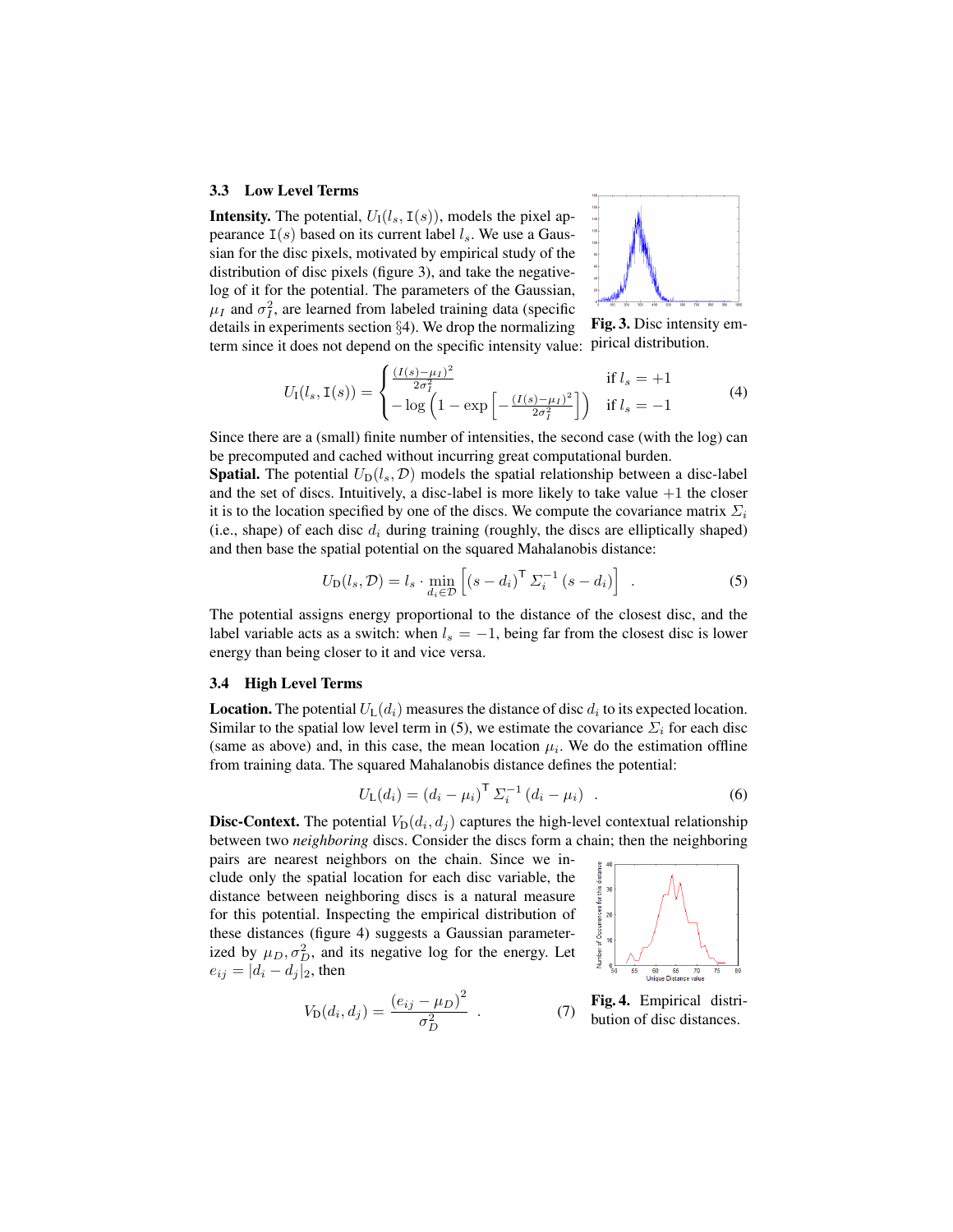#### 3.5 Inference Using Generalized Expectation-Maximization

We use the generalized EM (gEM) algorithm [12] to solve (2). We initialize  $\mathcal{D}^0$  by setting each disc  $d_i$  in its mean location  $\mu_i$ , which we've learned offline from training data. Then, we iteratively estimate the posterior over the disc-label variables,  $\mathcal{L}$ , and refine the disc variables by maximizing the expected log likelihood (ELL):

$$
\mathbf{E}\text{-step} \to \qquad F^t(\mathcal{L}) = P\left(\mathcal{L}|\mathcal{D}^t, \mathbf{I}\right) \tag{8}
$$

$$
\mathbf{M\text{-}step} \rightarrow \qquad \mathcal{D}^{t+1} = \arg\max_{\mathcal{D}} \left[ \log P(\mathcal{D}) + \sum_{\mathcal{L}} F^t(\mathcal{L}) \log P(\mathcal{L}, \mathbf{I}|\mathcal{D}) \right] \tag{9}
$$

Inference with gEM is tractable without resorting to monte carlo methods because of the underlying structure of our two-level model. Since no dependencies are defined among the disc-label variables  $\mathcal{L}$ , we factor them into independent local terms:

$$
P(\mathcal{L}|\mathcal{D}, \mathbf{I}) = \prod_{s \in \Lambda} \frac{1}{Z[l_s]} \exp\bigg[ -\beta_1 U_{\mathbf{I}}(l_s, I(s)) - \beta_2 U_{\mathbf{D}}(l_s, \mathcal{D}) \bigg] . \tag{10}
$$

Thus, we directly evaluate the full posterior (8) and log terms (9) during optimization. Since the partials are not analytically available, we execute a finite differences-based gradient ascent algorithm to iteratively maximize the ELL. It is beyond the scope of this paper to go into full detail; basically, iteratively for each disc variable  $d_i$ , we evaluate the local gradient of the ELL by perturbing  $d_i$  by a set of changes  $\{\delta\}$ . For each perturbation, we fully evaluate (9) and change  $d_i$  by the  $\delta$  yielding the maximum (if no  $\delta$  increases the function, we do not change  $d_i$ ). We stop when no  $d_i$  has changed.

## 4 Experimental Results

We use 20 pathology-free cases of clinical T2-weighted MR data for the lumbar spinal column (e.g., figure 1). The images have been acquired on a 3T Philips Medical Systems Intera Scanner with a voxel resolution of  $0.5 \times 0.5 \times 4.5$  mm<sup>3</sup>. From each case, we extract the four middle slices giving a total of 80 radiographs. We work in 2D because there is there is 5mm inter-slice space and it is standard clinical practice. We have manually annotated the images to specify each disc center as well as to label a subset of the disc pixels so that we could perform training of the necessary parameters for our model (intensity, spatial, etc.). We set the parameters of the model  $\beta_1$  through  $\beta_4$  by hand; these could be learned by various supervised parameter estimation algorithms.

We have performed a leave-two-out cross validation (CV) experiment. In each CV sub-experiment, we separate all four images from two cases to be used for testing and leave the rest (72 images in 18 cases) for training; this prevents bias since multiple slices are taken from the same case. Figure 5 summarizes the results of this experiment using two quantitative mechanisms: the Euclidean distance to the known disc center and a boolean score that is yes if the inferred label lies anywhere inside of the disc (this is scored manually). A distance of less than 3mm is within the margin of error in human labeling of the disc center. The discs are labeled from bottom to top, i.e., D1 is S-L5. Our scores are comparable or superior to [10] (depending on which variant of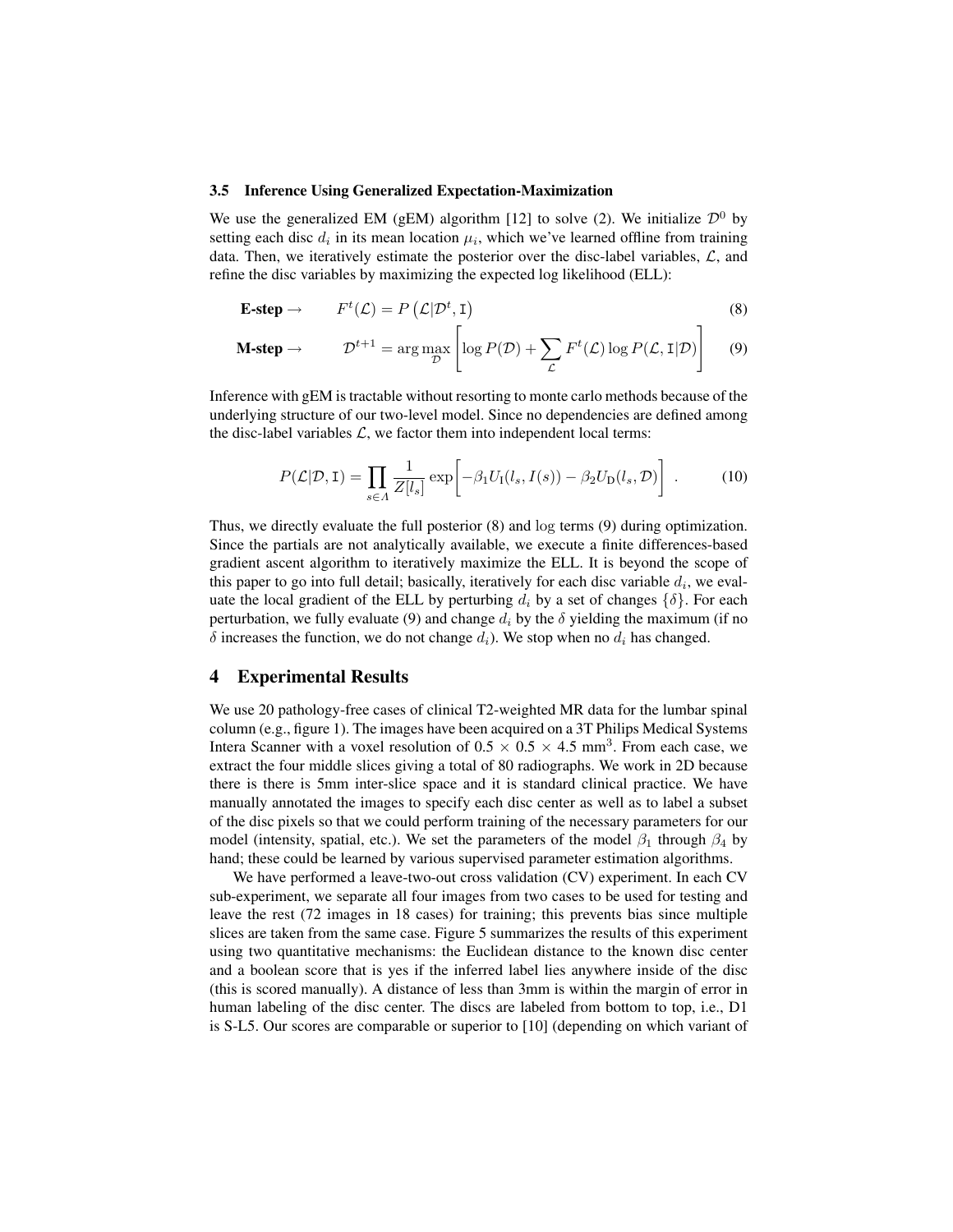their algorithm is analyzed), but they use a full 3D volume and opaque discriminative models while we use a 2D image and transparent generative models. We have focused exclusively on the lumbar region while they do the full spine (our model is directly extensible).



Fig. 5. Results of cross validation (CV). Every time two cases (8 images) are pulled out and training is perfomed on the other 72 images. (Left) A box-plot showing summary statistics of Euclidean distances over all testing cases in CV. The line in each box is the median, the top and bottom are the 75th and 25th percentiles, and plusses are statistical outliers. (Right) The mean Euclidean distances for each of the 10 CV experiments and the labeling results (right-most column) marking how many discs were localized inside of the correct disc. Accuracy is 96.2%

Figure 6 shows the labeling in four test images; the first three are from our dataset and the fourth is a pathology case. The images show a green line that traces the path during disc optimization and a plus for the converged point. We can see (e.g., left-most D4) that even when initialization is far from the true disc, the two-level model is able to drive the variable to an accurate position. Although the model is not designed to handle the abnormalities presented in the fourth case (disc degeneration, bottom two), we are able to successfully localize each disc in this image too, suggesting our model could extend to the more complicated cases of abnormalities (with some enhancements). One failure we see is D3 in the left-most image; here, the disc is labeled but the model fails to accurately localize the disc center.

## 5 Summary and Discussion

We have proposed a two-level probabilistic model for robustly localizing and labeling intervertebral discs. The unifying model incorporates both pixel-level information (e.g., appearance) and high-level information (e.g., spatial relationship between discs) in a single coherent generative model. This two-level approach insulates the high-level inferences (about disc localization) from the pixel-level variations.

Our quantitative results show good localizing and labeling performance: about 96% labeling accuracy in a cross validation experiment. We plan to extend the size of the